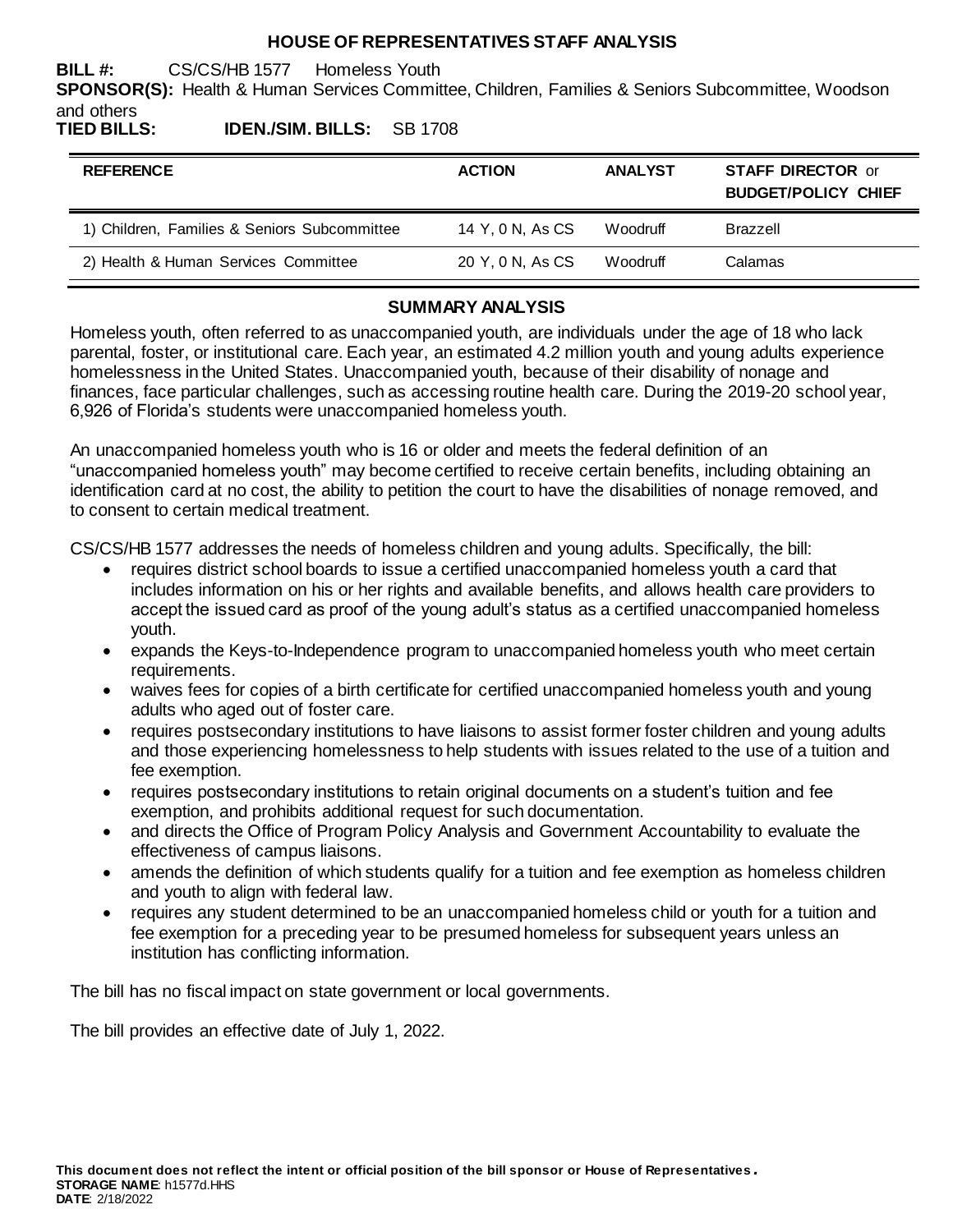## **FULL ANALYSIS**

## **I. SUBSTANTIVE ANALYSIS**

## A. EFFECT OF PROPOSED CHANGES:

## **Background**

## **Homeless Youth and Children**

Unaccompanied youth are homeless individuals under the age of 18 who lack parental, foster, or institutional care.<sup>1</sup> Each year, an estimated 4.2 million youth and young adults experience homelessness in the United States.<sup>2</sup> Unaccompanied youth, because of their disability of nonage<sup>3</sup> and finances, face particular challenges in accessing routine health care. They disproportionately suffer high rates of mental illness, substance abuse, pregnancy, and sexually transmitted diseases.<sup>4</sup>

As of January 2020, Florida had an estimated 27,487 individuals experiencing homelessness on any given day.<sup>5</sup> Of that total, 2,294 were family households, 2,436 were Veterans, 1,331 were unaccompanied young adults (aged 18-24), and 5,182 were individuals experiencing chronic homelessness.<sup>6</sup>

During the 2019-20 school year, an estimated 79,781 of Florida's public school students experienced homelessness over the course of a year.<sup>7</sup> Of that total, 6,926 were unaccompanied homeless youth.

#### McKinney-Vento Homeless Assistance Act

The McKinney-Vento Homeless Assistance Act (Act) was originally authorized in 1987 and reauthorized in December 2015 by the Every Student Succeeds Act. The Act is designed to address the challenges that homeless children and youth face in enrolling, attending, and succeeding in school.

Under the Act, state educational agencies (SEAs) must ensure that each homeless child or youth has equal access to the same free, appropriate public education, including a public preschool education, as other children and youth.<sup>8</sup> SEAs and local educational agencies (LEAs) must review and undertake steps to revise laws, regulations, practices, or policies that may act as barriers to the identification, enrollment, attendance, or success in school of homeless children and youth.<sup>9</sup>

The Act defines an "unaccompanied homeless youth" as an individual who lacks a fixed, regular, and adequate nighttime residence and is not in the physical custody of a parent or guardian, and includes children that are:

- Sharing the housing of other persons due to loss of housing, economic hardship, or a similar reason;
- Living in motels, hotels, trailer parks, or camping grounds due to the lack of alternative adequate accommodations;

 $\overline{a}$ 

[https://www.fldoe.org/core/fileparse.php/19996/urlt/2019-2020-Homeless-Student-Counts-ADA-COMPLIANT.pdf.](https://www.fldoe.org/core/fileparse.php/19996/urlt/2019-2020-Homeless-Student-Counts-ADA-COMPLIANT.pdf)

<sup>1</sup> National Coalition for Homeless, *Youth Homelessness*[, https://nationalhomeless.org/issues/youth/](https://nationalhomeless.org/issues/youth/) (last visited Jan. 31, 2022). <sup>2</sup> Morton, M.H., Dworsky, A., Samuels, G.M., & Patel, S. (2018). *Missed opportunities: Youth homelessness in rural America*. Chicago,

IL. Chapin Hall at the University of Chicago.

<sup>&</sup>lt;sup>3</sup> Disability of nonage refers to a minor's lack of legal ability to enter into binding contracts. However, minors who meet certain conditions can be granted the same rights as adults through a court process of having the disabilities of nonage removed; *See* s.743.015, F.S.

<sup>4</sup> Yvonne Vissing, Homeless Children and Youth: An Examination of Legal Challenges and Directions, 13 J.L. Society 455, 504 (201 2). <sup>5</sup> United States Interagency Council on Homelessness, Florida Homelessness Statistics[, https://www.usich.gov/homelessness](https://www.usich.gov/homelessness-statistics/fl)[statistics/fl.](https://www.usich.gov/homelessness-statistics/fl)

<sup>6</sup> *Id*.

<sup>7</sup> Florida Department of Education, *District Homeless Record Counts*, (Nov. 18, 2020),

<sup>8</sup> U.S. Department of Education, Education for Homeless Children and Youths Program, non-Regulatory Guidance (Aug. 2018), <https://oese.ed.gov/files/2020/07/160240ehcyguidanceupdated082718.pdf>.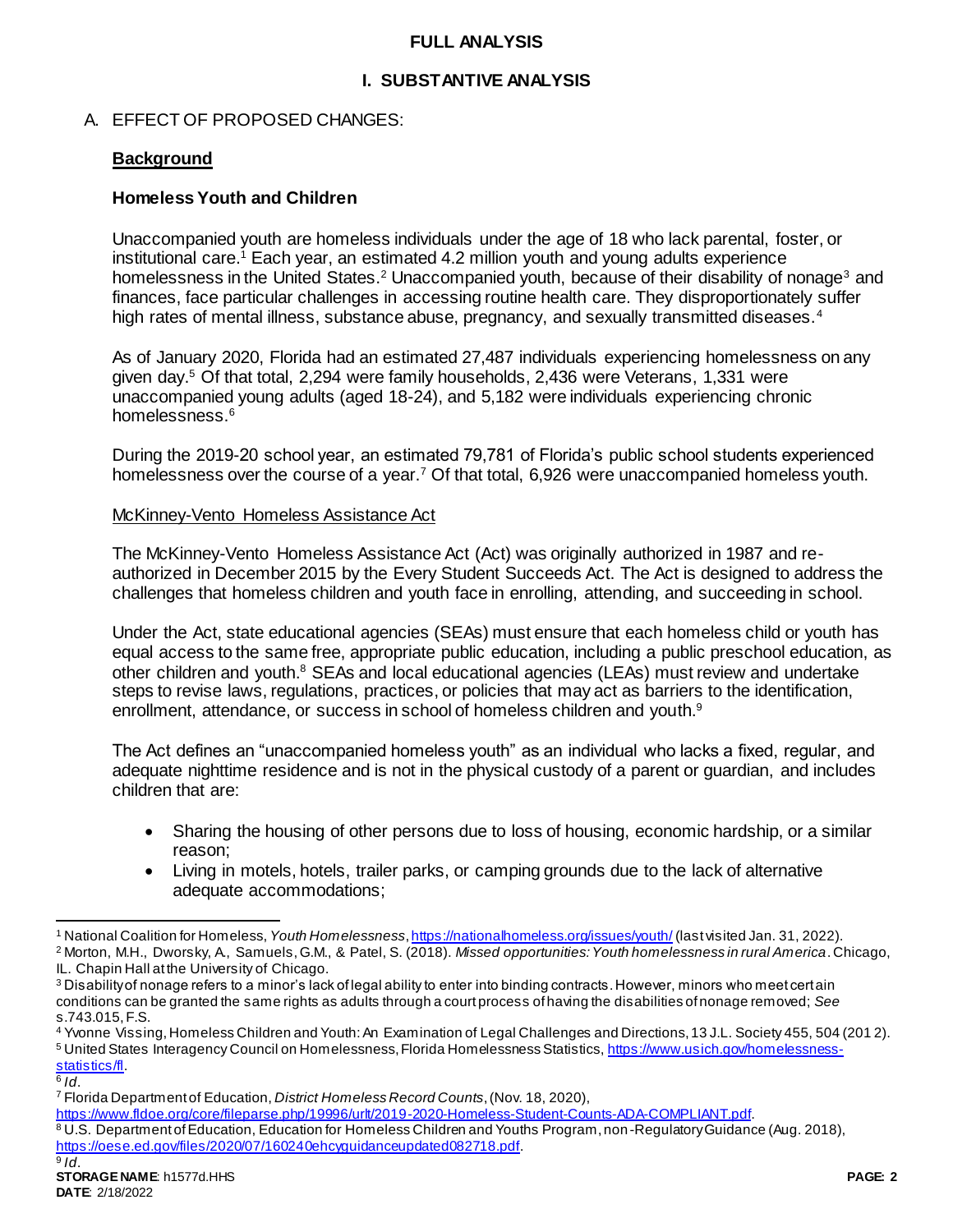- Living in emergency or transitional shelters or are abandoned in hospitals;
- Utilizing for a primary nighttime residence a place that is a public or private but not designated for or ordinarily used as a regular sleeping accommodation for human beings;
- Living in cars, parks, public spaces, abandoned buildings, substandard housing, bus or train stations, or similar settings; and
- Migratory children living in circumstances described above.<sup>10</sup>

Children and youth that meet the definition of an "unaccompanied homeless youth" have a right to services under the Act. Such services include receiving transportation to and from school, remaining at the school of origin for the duration of the homelessness if in the child's best interest, participating in all available education programs and extracurricular activities, and receiving any school services for which the youth meets eligibility criteria.<sup>11</sup>

The Act requires all LEAs to designate an appropriate staff person as a local homeless liaison.<sup>12</sup> Local homeless liaisons must ensure, in part, that homeless children and youth, including unaccompanied homeless youth, are identified by school personnel and through coordination activities with other entities. Each school district has at least one homeless liaison.<sup>13</sup>

## Certified Unaccompanied Homeless Youth

Florida law provides a mechanism for unaccompanied homeless youth to become certified to receive certain services. Section 743.067, F.S., allows a youth who is an unaccompanied homeless youth to become certified as such if he or she is 16 years of age or older and is:

- Found by a school district's liaison for homeless children and youths to be an unaccompanied homeless youth eligible for services pursuant to the McKinney-Vento Homeless Assistance Act; or
- Believed to qualify as an unaccompanied homeless youth, as the term is defined in the McKinney-Vento Homeless Assistance Act by:
	- $\circ$  The director of an emergency shelter program funded by the U.S. Department of Housing and Urban Development;
	- $\circ$  The director of a runaway or homeless youth basic center<sup>14</sup> or transitional living program funded by the U.S. Department of Health and Human Services; or
	- $\circ$  A continuum of care lead agency.<sup>15</sup>

There is a standardized form that must be used when one of the enumerated individuals above certifies an unaccompanied homeless youth.<sup>16</sup>

Once certified, an unaccompanied homeless youth may use the certification form to:

- Apply, at no charge, for an identification card issued by the Department of Highway Safety and Motor Vehicles.
- Petition the circuit court to have the disability of nonage removed.
- Consent to medical, dental, psychological, substance abuse, and surgical diagnosis and treatment, including preventive care for himself or herself, or a child, if the unaccompanied homeless youth is unmarried, is the parent of the child, and has actual custody of the child.<sup>17</sup>

**STORAGE NAME**: h1577d.HHS **PAGE: 3 DATE**: 2/18/2022 <sup>15</sup> S. 743.067(2)(a), F.S. <sup>16</sup> S. 743.067(2)(a), F.S. <sup>17</sup> S. 743.067(2)(b) and (3), F.S.

l <sup>10</sup> 42 U.S.C. s. 11434a.

<sup>11</sup> 42 U.S.C. s. 11432.

<sup>12</sup> *Supra* note 8.

<sup>&</sup>lt;sup>13</sup> Florida Department of Education, Florida McKinney-Vento Program District Contact Directory,

[https://www.fldoe.org/core/fileparse.php/19996/urlt/Title-IX-District-Contact-List-11-05-21-ADA-COMPLIANT.pdf.](https://www.fldoe.org/core/fileparse.php/19996/urlt/Title-IX-District-Contact-List-11-05-21-ADA-COMPLIANT.pdf)

<sup>&</sup>lt;sup>14</sup> The U.S., Department of Health and Human Services, Family and Youth Services Burau, funds the Basic Youth Center Program which provide youth up to age 18 with emergency shelter, food, clothing, counseling, and referrals for health care. U.S. Department of Health and Human Services, Family and Youth Services Bureau, Basic Center Program Fact Sheet[, https://www.acf.hhs.gov/fysb/fact](https://www.acf.hhs.gov/fysb/fact-sheet/basic-center-program-fact-sheet)[sheet/basic-center-program-fact-sheet](https://www.acf.hhs.gov/fysb/fact-sheet/basic-center-program-fact-sheet)(last visited Jan. 31, 2022).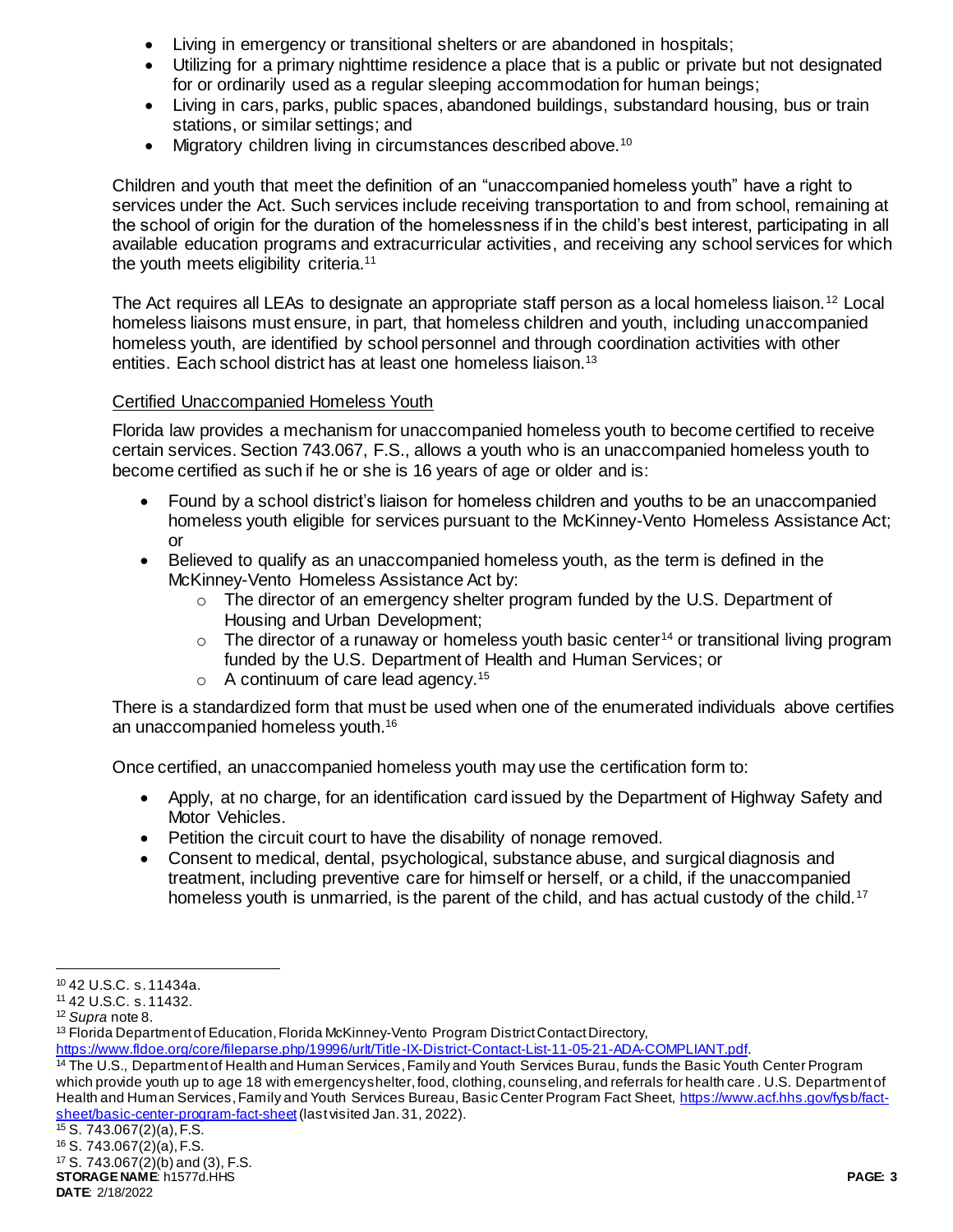A health care provider may accept the written certification form as proof of the minor's status as a certified unaccompanied homeless youth and may keep a copy of the certificate in the youth's medical file. $18$ 

Currently, the certified unaccompanied homeless youth only receives a copy of the certification form as proof that he or she has been certified pursuant to s. 743.067, F.S.

## **Keys-to-Independence**

The Keys-to-Independence program is a state-funded program designed to remove barriers to obtaining a driver license for foster youth and former foster youth.<sup>19</sup> The program pays the cost of driver education, licensure and other costs incidental to licensure and motor vehicle insurance for children in out-of-home care who have successfully completed a driver education program.<sup>20</sup> Program services are provided to eligible youth to the extent funding permits.

Young adults in extended foster care under s. 39.6251, F.S., or receiving services through the postsecondary education services and supports programs under s. 409.1451(2), F.S., are eligible to participate in the Keys-to-Independence program.

In SFY 2020-21, there were 2,659 young adults enrolled in the Keys-to-Independence program.<sup>21</sup> Over 6,200 young adults have been enrolled in the program since it began in December 2017.

## **Birth Certificates**

The Florida Department of Health (DOH), Office of Vital Statistics, maintains all vital records for Florida. Florida law provides that certified copies of original birth certificates or a new or amended certificate, or affidavits thereof, are confidential and exempt from the provisions of s. 119.07(1), F.S.<sup>22</sup> Certified copies of an original birth certificate or a new or amended certificate may be issued by DOH upon request and payment of a fee by a person who is named as the child on the birth certificate, if that person is of legal age, is a certified unaccompanied homeless youth, or is a minor who has had the disabilities of nonage removed.<sup>23</sup>

DOH charges a \$20 fee for each certified copy of a Florida birth record and \$16 for additional copies, when requested at the same time. All fees are paid by the person requesting the record, are due and payable at time services are requested, and are nonrefundable, unless when a search is conducted and no vital record is found.<sup>24</sup>

Current law requires DOH to waive all fees for a certified copy of a birth certificate issued for purposes of an inmate acquiring a state identification card before release pursuant to s. 994.605(7), F.S., and for a juvenile offender who is in the custody or under the supervision of the Department of Juvenile Justice and receives services under s. 985.461, F.S. Current law does not allow DOH to waive fees when a certified homeless youth or former foster youth requests a copy of his or her birth certificate.

**STORAGE NAME**: h1577d.HHS **PAGE: 4 DATE**: 2/18/2022

l <sup>18</sup> S. 743.067(2)(c), F.S.

<sup>19</sup> S. 409.1454, F.S.

<sup>20</sup> S. 409.1454(2), F.S.

<sup>&</sup>lt;sup>21</sup> Florida Department of Children and Families, 2022 Agency Bill Analysis for HB 1577 (Jan. 20, 2022).

<sup>22</sup> S. 382.025(1), F.S.

<sup>23</sup> S. 382.025(1)(a)1., F.S. <sup>24</sup> *Id*.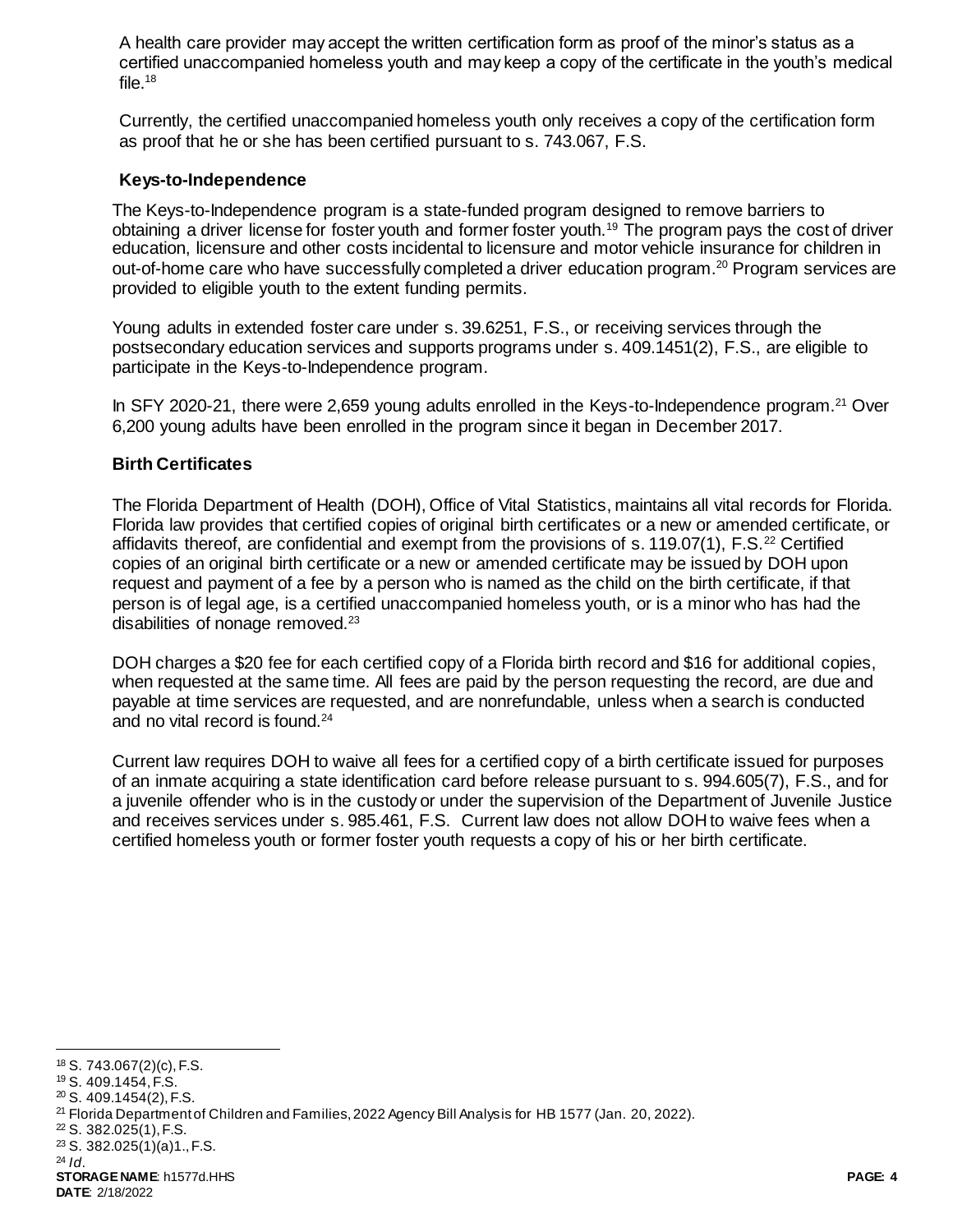## **Postsecondary Education**

## *Campus Liaisons*

Section 409.1452, F.S., requires the Department of Children and Families (DCF) to work in collaboration with the Board of Governors, the Florida College System, and the Department of Education to address the need for a comprehensive support structure in the academic arena to assist current or former foster youth in making the transition from a structured care system into an independent living setting.

To accomplish this, campus coaching positions provide current and former foster youth with dedicated, on-campus support. DCF determines which state universities or colleges offer a campus coaching position based on departmental demographic data indicating the greatest need.<sup>25</sup> The campus coaching positions are employees of the educational institutions. The Chancellors of the Florida College System and the Board of Governors must report annually to DCF specific data about the children and young adults served by the campus coaches.

Seven out of 12 Florida universities and seven out of 28 Florida colleges have a campus-based coach identified on campus.<sup>26</sup>

## *Tuition and Fee Exemption*

Section 1009.25(1)(f), F.S., allows homeless students to be exempt from paying tuition and fees at a school district that provides workforce education programs, Florida College System institution, or state university. To qualify for the exemption, the homeless student must either:

- lack a fixed, regular, and adequate nighttime residence; or
- have primary nighttime residence in a public or private shelter designed to provide temporary residence, transitional living program, or a place not designed for, or ordinarily used as, a regular sleeping accommodation for human beings.

Recent changes made by federal law allow any student who is determined to be an unaccompanied homeless youth for a preceding award year to be presumed homeless for each subsequent year at the same institution unless the student informs the institution that circumstances have changed or the institution has specific conflicting information otherwise.<sup>27</sup> This eliminates the requirement that unaccompanied homeless youths' status be redetermined every year.

The definition in s. 1009.25(1)(f), F.S., is inconsistent with the federal definition of homeless children and youth. Current law is also silent on whether documentation must be provided to prove eligibility for a tuition and fee exemption each year.

## **Effect of Proposed Changes**

The bill addresses the needs of certified unaccompanied homeless youth, children and young adults experiencing homelessness, and children and young adults currently and formerly in foster care.

## Certified Unaccompanied Youth

The bill amends s. 1001.42, F.S., to require district school boards to provide each student who is a certified unaccompanied homeless youth a card that includes information on his or her rights and available benefits, as well as contact information for the school district's liaison for homeless children and youth. The bill requires the card to be similar in size to the student identification card issued to students. Specifically:

 $\overline{a}$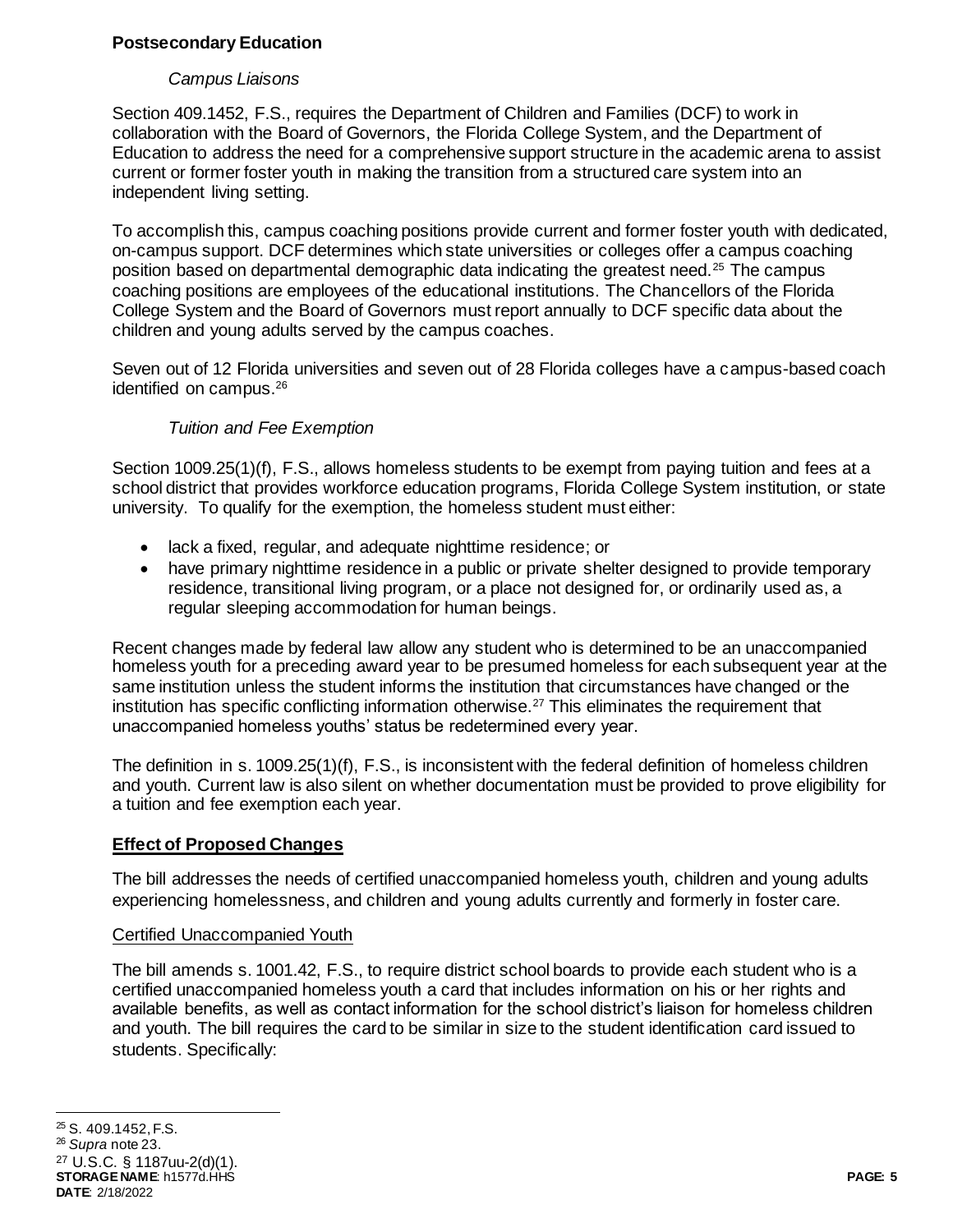- The front of the card must include the circumstances that qualify the youth as an unaccompanied homeless youth, the date the youth was certified, and the name, title, and signature of the certifying individual.
- The back of the card must include the provisions of s. 743.067, F.S., that provide authority to the certified unaccompanied homeless youth to consent to medical and other care for himself or herself or for the youth's child if the certified youth is unmarried, is the parent of the child, and has custody of the child.

The bill amends s. 743.067, F.S., to allows a health care provider to accept the issued card as proof of the minor's status as a certified unaccompanied homeless youth. The bill also expands the categories of medical and other care for which the youth may consent to include behavioral health care services, including counseling and treatment, psychiatric treatment, and substance abuse prevention and treatment services.

The bill amends s. 409.1454, F.S., to expand the Keys-to-Independence program to certified unaccompanied youth who is a citizen of the United States or legal resident of Florida and who is:

- Completing secondary education;
- Employed at least part time;
- Attending any postsecondary education program at least part time; or
- Has a disability that precludes full-time work or education.

Further, the bill expands the scope of young adults who may be considered "unaccompanied homeless youth" by including individuals who are 16 years of age or older and are not in the physical custody of a parent or guardian, including a youth who has run away from home, who has been forced to leave his or her home, or whose parents have left the area and left the youth behind, in the definition of "unaccompanied homeless youth" in s. 743.067, F.S.

## Birth Certificate Fees

The bill amends s. 382.055, F.S., to waive the fees associated with obtaining a copy of a birth certificate for unaccompanied homeless youth certified under s. 743.067, F.S., and young adults who aged out of foster care.

## Postsecondary Education

The bill amends s. 409.1452, F.S., to require the use of postsecondary education liaisons, instead of campus coaches, to provide current or former foster youth or those who are experiencing homelessness with on-campus support. The bill requires institutions where a student may use a tuition and fee exemption under s. 1009.25, F.S., to have, at a minimum, a knowledgeable, accessible, and responsive staff member to help students with any problems related to the use of the exemption. The bill also requires a liaison's contact information to be provided to each student using the exemption, on the institution's website, and to DCF and community-based care lead agencies. Further, it requires postsecondary institutions to maintain the original documentation that proves a child or young adult's eligibility for the tuition and fee exemption and prohibits additional requests for such documentation.

This bill allows postsecondary institutions to provide coaching services and other supports, in addition to campus liaisons, to promote successful completion of postsecondary education and transition to independent living.

The bill also removes reference of Board of Governors in s. 409.1452, F.S., and replaces it with the State University System to clarify that DCF should collaborate with individual state university institutions and not to the board that oversees these institutions. It also removes DCF's discretion to determine which state colleges and universities offer campus liaison positions. This ensures that all state colleges and universities have an on-campus liaisons to assist eligible youth.

## *Campus Liaisons*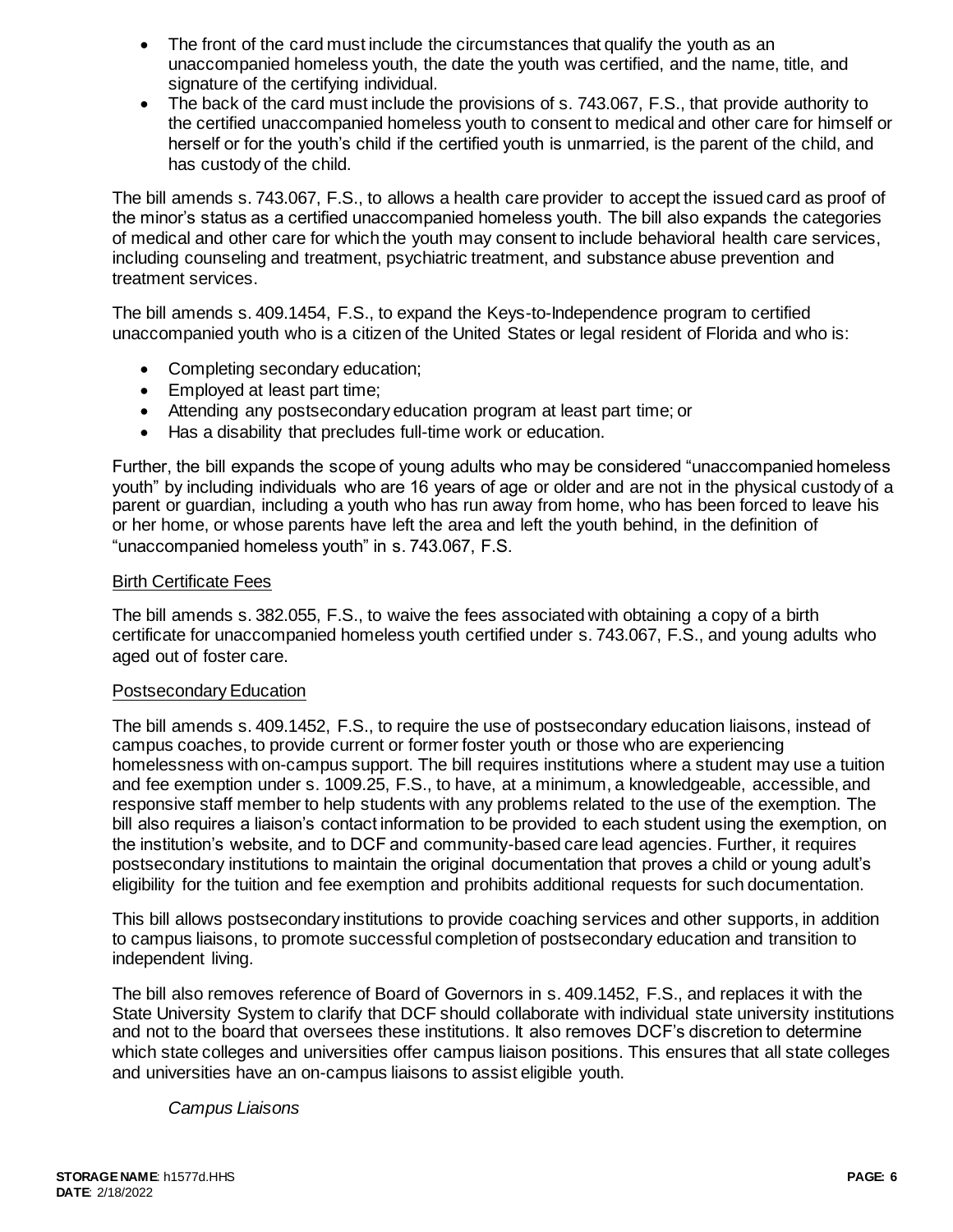The bill requires the Office of Program Policy Analysis and Government Accountability (OPPAGA) to conduct a study to evaluate the effectiveness of campus liaisons provided under s. 409.1452, F.S., and of local school districts' delivery of benefits and services required under the McKinney-Vento Homeless Assistance Act. The study must include, at a minimum:

- Current use of liaisons by all colleges and universities, the number of children and young adults served by such liaisons, the type and prevalence of the services requested by such children and young adults, and the experiences of the students served by the liaisons.
- Local school districts' delivery of benefits and services to unaccompanied homeless youth eligible for services under s. 743.067, F.S., and the McKinney-Vento Homeless Assistance Act and school districts' adherence to provisions of the act.

The bill requires OPPAGA to include in the study recommendations for any changes needed to:

- Ensure all eligible children and young adults who seek such support receive services.
- Improve the outcomes of children and young adults who receive services and benefits from campus liaisons or under the McKinney-Vento Homeless Assistance Act.
- Ensure campus liaisons in local school districts and postsecondary institutions are qualified to provide adequate information and support and are knowledgeable about the relevant programs and benefits that may be accessed by the children and young adults they serve.

The bill further requires OPPAGA to consult with DCF, the Board of Governors of the State University System, the Florida College System, the Department of Education, local school districts, and any other relevant stakeholders, including, but not limited to, students eligible for assistance from a liaison.

The bill requires OPPAGA to submit the report to the President of the Senate and the Speaker of the House of Representatives by December 1, 2022.

## *Tuition and Fee Exemption*

The bill amends s. 1009.25(1)(f), F.S., to presume that any student determined to be an unaccompanied homeless youth for the tuition and fee exemption for a preceding year to be homeless for each subsequent year at the same institution unless the student informs the institution that circumstances have changed or the institution has specific conflicting information.

The bill amends s. 1009.25(1)(f), F.S., to align the definition of homeless children and youth with federal law.

## B. SECTION DIRECTORY:

**Section 1:** Amending s. 382.0255, F.S., relating to fees.

- **Section 2:** Amending s. 409.1452, F.S., relating to collaboration with Board of Governors, Florida College System, and Department of Education to assist children and young adults who have been or are in foster care.
- **Section 3:** Amending s. 409.1454, F.S., relating to motor vehicle insurance and driver licenses for children in care.
- **Section 4:** Amending s. 743.067, F.S., relating to certified unaccompanied homeless youths.
- **Section 5:** Amending s. 1001.42, F.S., relating to powers and duties of district school boards.
- **Section 6:** Amending s. 1003.01, F.S., relating to definitions.
- **Section 7:** Amending s. 1009.25, F.S., relating to fee exemptions.
- **Section 7:** Requiring a report.

**Section 8: Providing an effective date.** 

## **II. FISCAL ANALYSIS & ECONOMIC IMPACT STATEMENT**

## A. FISCAL IMPACT ON STATE GOVERNMENT:

1. Revenues: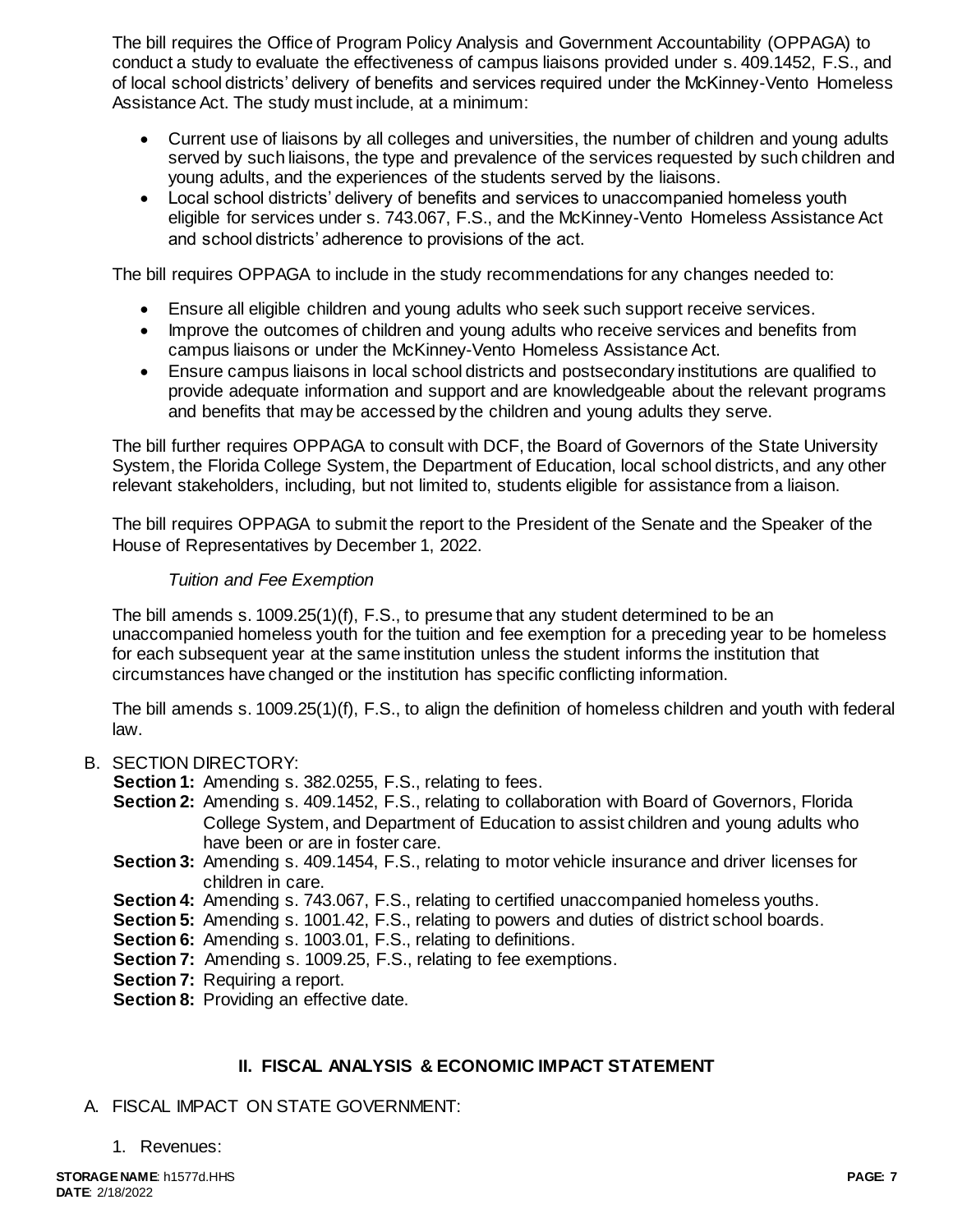None.

2. Expenditures:

None.

- B. FISCAL IMPACT ON LOCAL GOVERNMENTS:
	- 1. Revenues:

None.

- 2. Expenditures: None.
- C. DIRECT ECONOMIC IMPACT ON PRIVATE SECTOR: None.
- D. FISCAL COMMENTS: None.

## **III. COMMENTS**

- A. CONSTITUTIONAL ISSUES:
	- 1. Applicability of Municipality/County Mandates Provision: Not applicable. The bill does not appear to affect county or municipal governments.
	- 2. Other:

None.

B. RULE-MAKING AUTHORITY:

The bill does not require rulemaking to implement.

C. DRAFTING ISSUES OR OTHER COMMENTS: None.

# **IV. AMENDMENTS/COMMITTEE SUBSTITUTE CHANGES**

On February 3, 2022, the Children, Families & Seniors Subcommittee adopted an amendment to the bill. The amendment aligns the definition of which students qualify for a tuition and fee exemption as homeless children and youth with federal law and authorizes documentation that meets the standards of federal law to be adequate to prove a homeless child or youth qualifies for a tuition and fee exemption.

On February 17, 2022, the Health & Human Services Committee adopted an amendment and reported the bill favorably. The amendment: